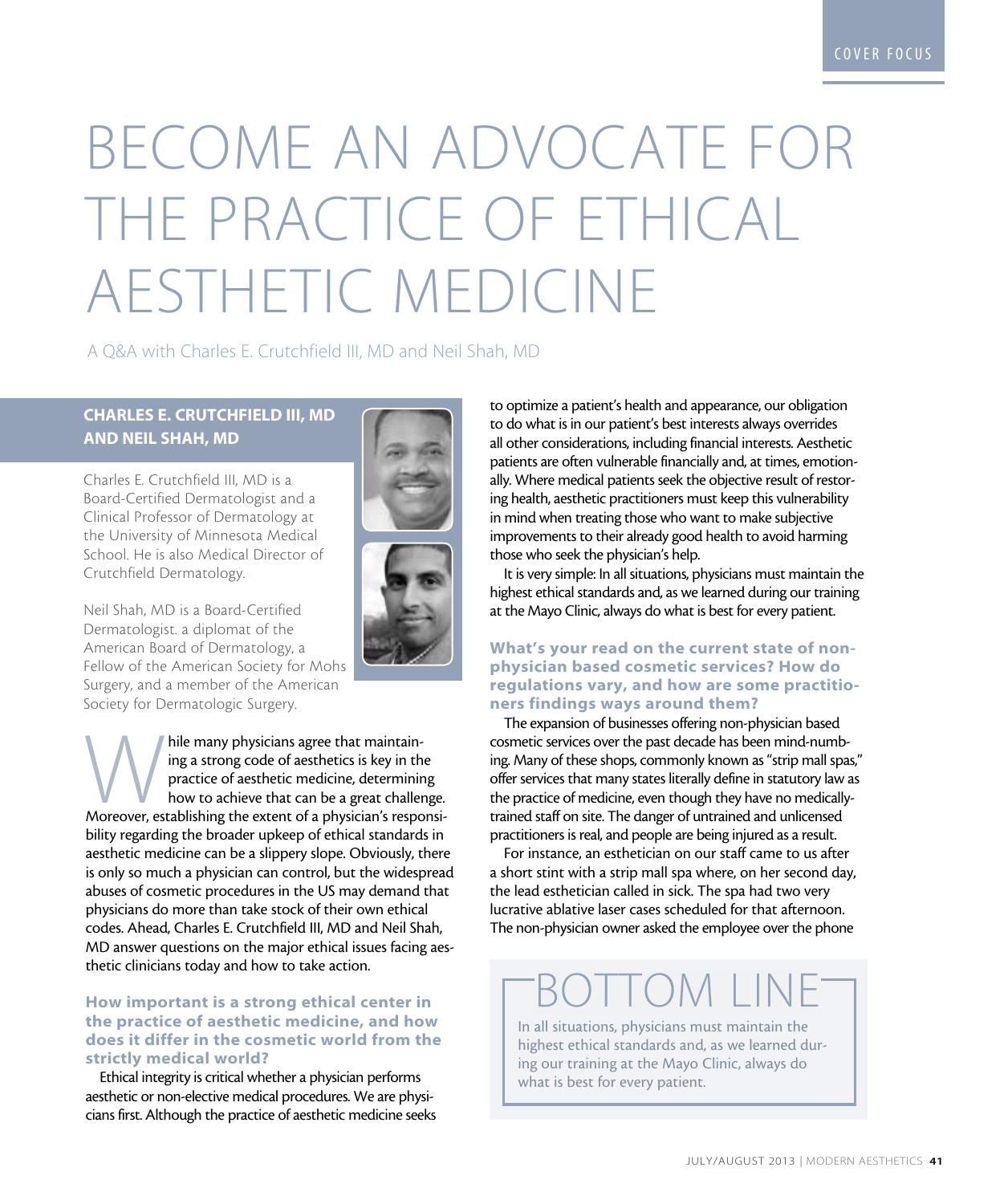if she was comfortable performing the laser treatments by herself. She told him that she had never used a laser, did not even know how to turn it on, and did not feel comfortable. He insisted she would do just fine and asked her to locate the laser's manual so he could talk her through the procedures. Fortunately for her and the two patients, she resigned on the spot and left the spa.

A major reason strip mall spas and other non-physician based facilities have become so numerous while operating this way stems from shortcomings in the regulation of aesthetic medicine. Many states have vague laws regarding medical directorships and obligations of licensed physicians. Laws that do exist are easily abused, leading to a number of licensed physicians "renting out" their medical licenses to permit medically untrained personnel to purchase and use lasers and to perform injections of prescription medications. While these aesthetics-only companies name a medical director, that director is typically not onsite, does not individually see patients, and rarely interacts with or trains the staff who will end up dealing with potentially serious complications that may arise.

Just as troubling, even when states have reasonable regulations to protect aesthetic patients, those laws and regulations are often not adequately enforced or have penalties that are merely road bumps for unscrupulous owners pursuing profits. Any fine they face is minor compared to the money the strip mall spas can rake in by having poorlytrained, low-wage employees perform risky aesthetic procedures that truly require a physician's training and expertise.

These enforcement failures are beginning to yield an increase in scrutiny of and pressure on state medical practice boards and attorneys general to respond to a rise in patient injuries at businesses that ignore state laws. It has also resulted in the overdue creation of credible organizations like "Doctors for the Practice of Safe & Ethical Aesthetic Medicine" to work with state agencies to inform the public of the importance of seeking care from competent, properly-trained personnel for aesthetic medical care.

### How can board-certified physician practitioners compete with the low prices and cheap services provided at a medispa down the street? How can physicians win the "information wars"?

The race to the bottom is not a competition we should engage. Competent physicians do not seek "bargain basement" shoppers as patients. If a patient is more concerned with price than with results and safety, every week a different strip mall spa will have a lower price, and that group of patients will go there. It is a never-ending downward spiral. I tell patients fixated on price of a sign hanging on the wall in my grandfather's shoe repair shop: "The bitterness of

"Many states have vague laws regarding medical directorships and obligations of licensed physicians. Laws that do exist are easily abused, leading to a number of licensed physicians "renting out" their medical licenses to permit medically untrained personnel to purchase and use lasers and to perform injections of prescription medications."

poor quality lasts much longer than the sweetness of low price."

Although cut-rate, non-physician providers claim to offer the same services as board-certified, core-aesthetic physicians, any similarity is superficial. True service implies the ability not only to perform a procedure, but to do so safely, competently, and with the ability to deal with potential complications. This last area is where non-physician practitioners especially lack the training to ensure that their patients have comprehensive start-to-finish aesthetic care.

We recently wrote an article entitled, "The most important component about any aesthetic procedure is not price, but the person performing it," and we provide a copy to every patient who expresses an interest in aesthetic procedures, with an emphasis on those who refer to a Groupon or other special they may have seen. We are interested in serving patients who value quality, service, and safety first, with price of services being an important, although distant fourth consideration.

Doctors for the Practice of Safe & Ethical Aesthetic Medicine is also dramatically changing the aesthetic medicine landscape by providing patients with critical information about the level of care one should require before entrusting their health to a facility offering aesthetic procedures. The number of physician-operated clinics requesting and displaying the Doctors for the Practice of Safe &

> Until protections are enacted and enforced, we must educate the public to require that any clinic offering aesthetic medical procedures, including specified laser treatments and aesthetic injections, always have a physician personally and appropriately examine the patient before the initial treatment.

do this no DO THIS NOW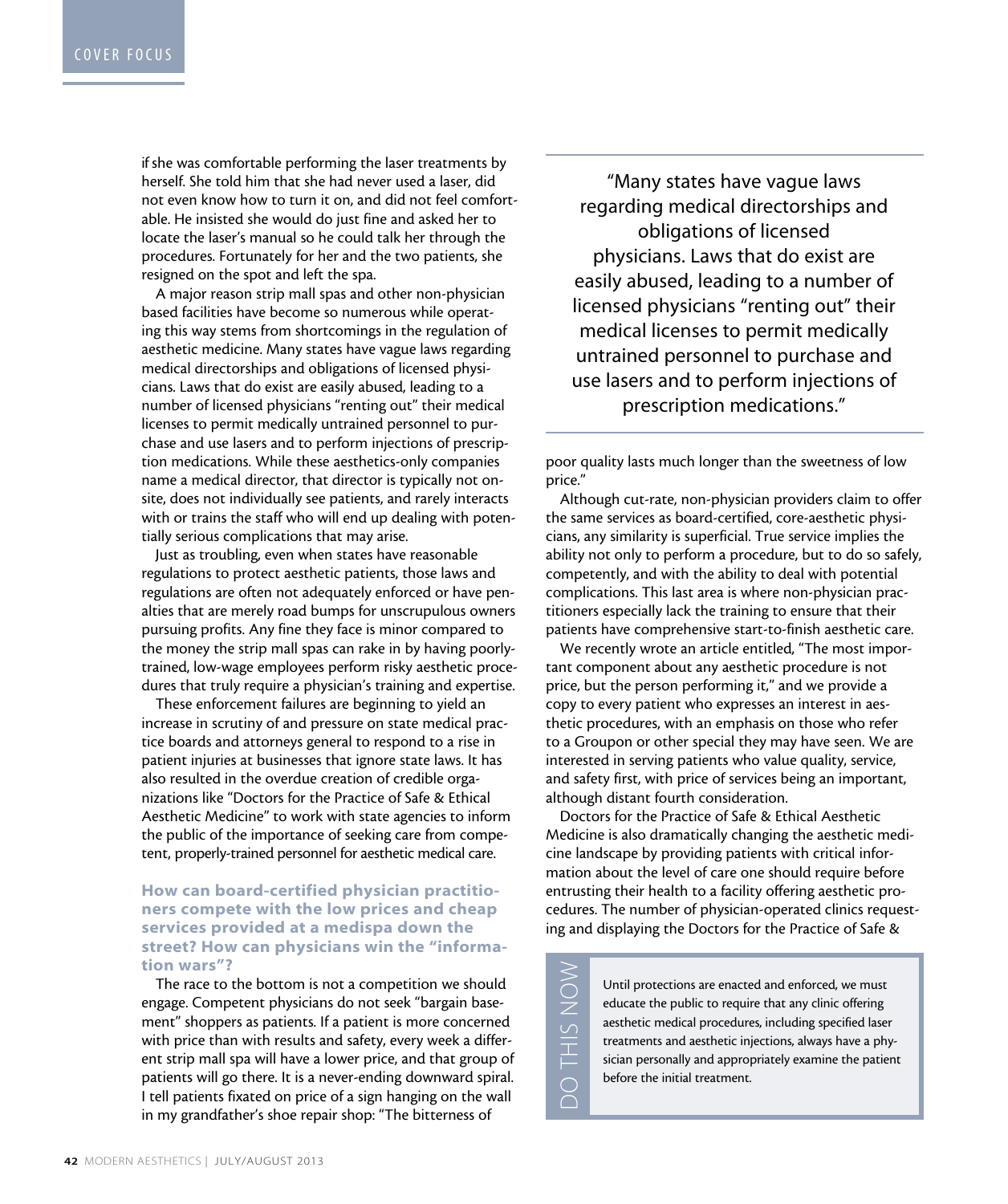Ethical Aesthetic Medicine seal has grown exponentially over the past couple years, including international inquiries for membership in recent months.

What about clinicians who practice aesthetics but are not certified by the appropriate boards? What can/should a clinician do, not only in their best interest for the sake of competing, but for ensuring patients are receiving ethical treatment?

If your health is at risk, would you seek a dermatologist for a colonoscopy? A cardiologist to treat skin cancer?

The purpose of board-certification in a medical specialty is to identify rigorous training in a specific set of diagnoses and procedural skills. An OB-GYN is no more qualified to perform aesthetic laser surgery than a dermatologist is qualified to deliver a child. Although aesthetic procedures may appear deceptively simple (and some are fairly routine) the skill of appropriate patient selection and the ability to treat complications are why an appropriately trained aesthetic physician is essential. Only those physicians who hold board-certification in dermatology, plastic surgery, oculoplastic surgery, and otolaryngology/facial plastic surgery have adequate training through their residencies and board-certification process to ensure total competence in aesthetic procedures. We know that patients have a choice; our goal is to provide them with the best information about physicians most qualified to perform their aesthetic procedure so they can make the best choice.

### With so many specialties and certifying boards for aesthetic medicine, have the lines become so blurred that patients ultimately lose out?

Although many certification boards exists, none are more rigorous than the American Board of Medical Specialties. ABMS accredited specialty boards, such as the American Board of Dermatology and the American Board of Plastic Surgery, require that accredited physicians have graduated from an accredited residency program, have passed the rigorous specialty board examination, and continue to maintain accreditation via Maintenance of Certification programs.

If a physician is not certified by an ABMS member board, he or she is not appropriately trained in his or her specialty. That is why a legitimizing organization like Doctors for the Practice of Safe & Ethical Aesthetic Medicine is so vital. It assists patients in identifying physicians certified by legitimate certification boards established by the ABMS who are committed to ensuring patients have the best possible outcomes. The key is to educate patients that Doctors for the Practice of Safe & Ethical Aesthetic Medicine is the appropriate designation to look for when considering an aesthetic procedure.

### The Dangers of Non-Physician Run Medispas



The patient above went to a strip mall medi-spa with no medical director. The patient had a series of treatments: injectables, lasers, and peels.

She came to Dr. Crutchfield for help, and her baseline presentation is shown on the left. The picture on the right shows her after three months of reparative treatments.

### Based on trends you see now, both locally and on a national scale, what do you think the future holds for sound ethical practice in aesthetic medicine?

Aesthetic medicine may move towards a two-tiered system, similar to what is happening in other areas of medicine. ABMScertified physicians in the core aesthetic fields will provide safe, competent aesthetic care to those patients who recognize their expertise. These qualified physicians will offer higher value aesthetic care with fewer complications. Unfortunately, patients drawn to low initial prices, with the trade off of decreased safety, higher complication rates, and poorer outcomes—lower value care, will still seek non-certified, non-core aesthetic practitioners to the extent state medical boards and attorneys general permit them to continue operating. This second group of patients will continue to suffer poorer outcomes, including injuries, unless we are able to educate the public and enact and enforce legitimate protections.

Until protections are enacted and enforced, we must educate the public to require that any clinic offering aesthetic medical procedures, including specified laser treatments and aesthetic injections, always have a physician personally and appropriately examine the patient before the initial treatment. They should also require the clinic to disclose the level of licensure of anyone